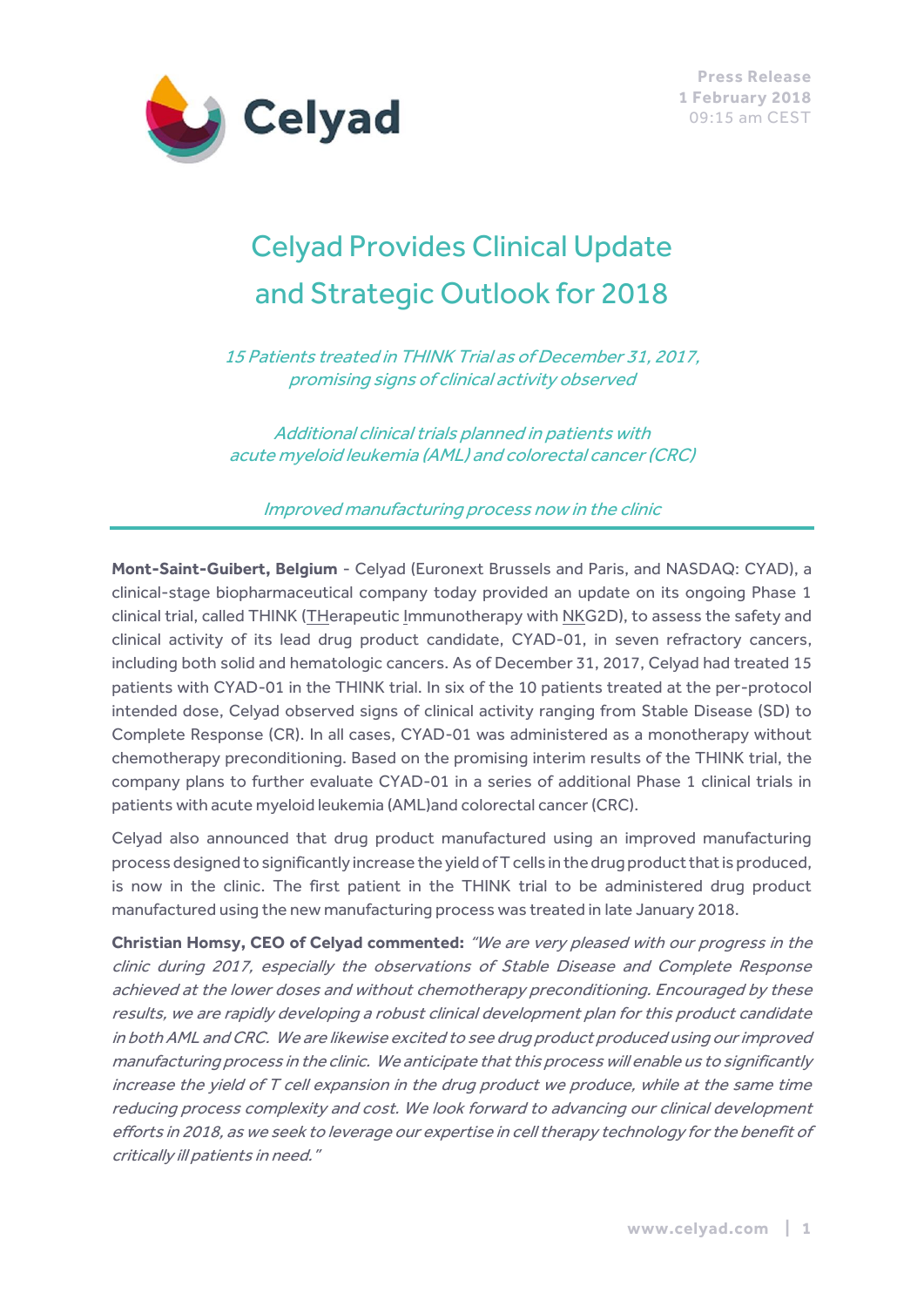

The company also reported that, based on preliminary unaudited information and management estimates, at December 31, 2017, it had cash and cash equivalents and short term investments of approximately €34 million and is reconfirming guidance of a cash run rate into the first half of 2019.

## **THINK Trial Update (all data is as of December 31, 2017)**

As of December 31, 2017, Celyad had treated 15 patients with CYAD-01 drug product in the THINK trial. Patients have been treated at the first and/or second dose level in both the solid and hematological tumor cohort of the dose escalation part of the trial. The company is currently enrolling patients for the third dose level phase in the solid tumor cohort and completing the second dose level phase in the hematological arm.

As of December 31, 2017, Celyad had not observed the same Grade 4 or above adverse event in two or more patients and no patient experienced a Grade 5 adverse event. No patient experienced an adjudicated Grade 4 or higher CRS adverse event or neurotoxic adverse event.

Of the 15 patients treated as of December 31, 2017, 10 were dosed at the per-protocol intended dose and five were treated at a dose lower than the per-protocol intended dose using drug product manufactured using a prior manufacturing method. In six of the 10 patients treated at the per-protocol intended dose Celyad observed signs of clinical activity ranging from Stable Disease (SD) to Complete Response (CR). Signs of clinical activity were observed in patients with AML, CRC and ovarian cancer. No signs of clinical activity were observed in patients treated with a dose lower than the per-protocol intended dose.

In all three AML patients treated at the per-protocol intended dose Celyad observed signs of clinical activity. A fourth AML patient was treated at a dose lower than the per-protocol intended dose and did not show signs of clinical activity. In two of four CRC patients treated at the perprotocol intended dose, Celyad observed signs of clinical activity. These two patients showed SD at the three-month follow-up date, both receiving the first dose level. A fifth CRC patient was treated at a dose lower than the per-protocol intended dose and did not show signs of clinical activity.

## **Manufacturing Update**

Until recently, CYAD-01 drug product was manufactured using a process which did not consistently produce the required number of T cells in the drug product for the higher doses, resulting in some cases in an inability to manufacture drug product consistent with the protocol for the THINK trial. All 15 patients treated in the THINK trial as of December 31, 2017 were treated with drug product manufactured using this process. Of these 15 patients, 10 were dosed at the per-protocol intended dose and five were treated at a dose lower than the per-protocol intended dose due to an inability to obtain sufficient cell numbers in the drug product using this manufacturing method.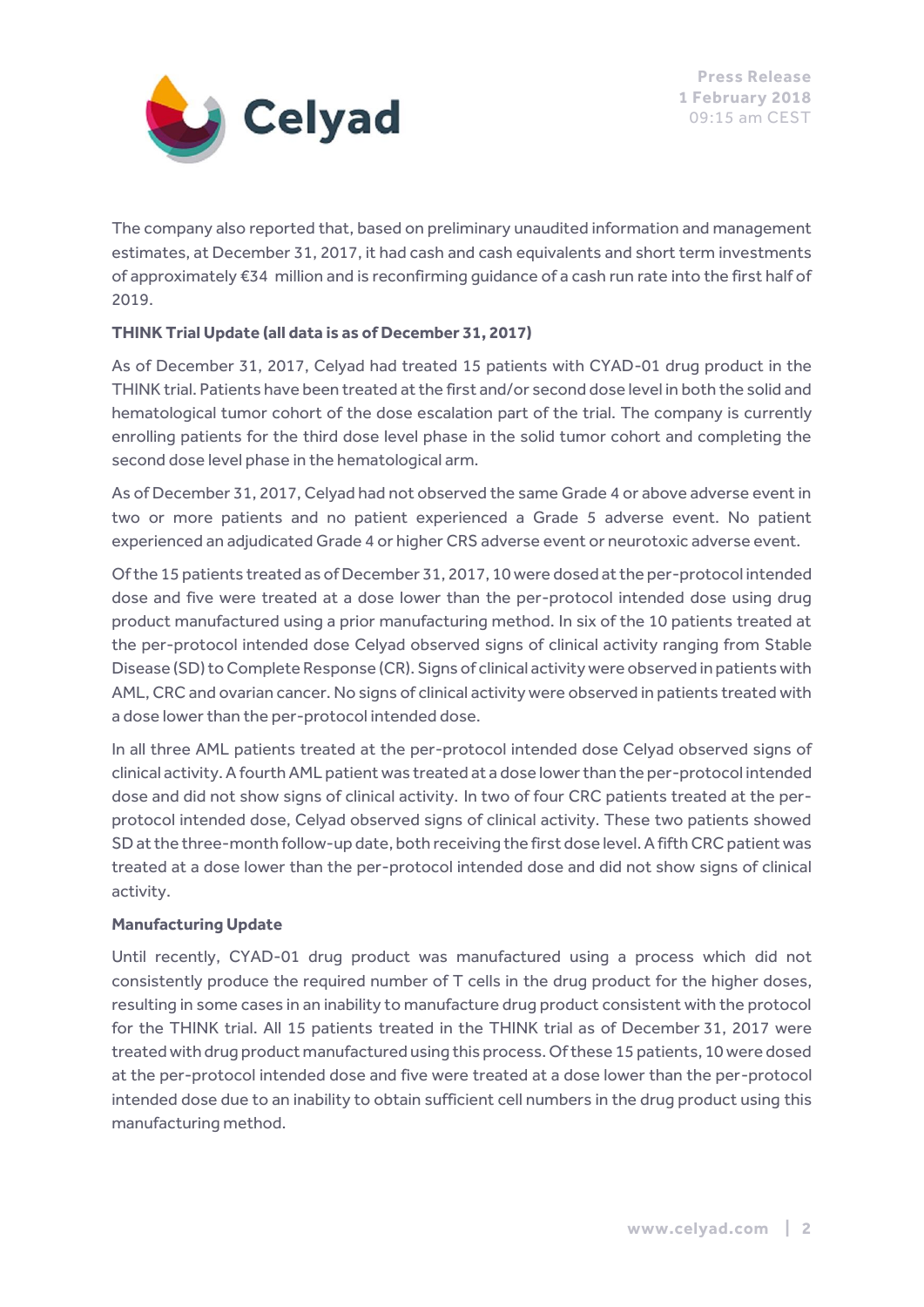

In response to these manufacturing challenges, Celyad modified the manufacturing process to include a monoclonal antibody (mAb) that inhibits NKG2D expression on the T cell surface during production. This method has the potential to yield significantly higher cell numbers. The THINK protocol has been amended for this new approach, and in the first three patient lot produced since this process was implemented, a very high cell yield was obtained.

The first patient in the THINK trial to be administered drug product manufactured using the mAb process was treated in late January 2018. The data from this patient is still emerging, but based on a preliminary review, the patient experienced an adverse event consistent with those observed in patients treated with drug product manufactured using the prior method, specifically hypoxia, which may or may not be adjudicated to be the result of CRS. Given that the drug product was administered in late January, it is too early to assess signs of clinical activity in this patient.

## **C-Cure**

Until mid-2016, Celyad was focused on the development of a cardiovascular drug product candidate called C-Cure, an autologous cell therapy for the treatment of patients with ischemic heart failure. This program was funded in part through various research programs from the Walloon Region of Belgium. In June 2016, Celyad reported topline results from a Phase 3 clinical trial for this drug product candidate. Following the announcement of these results, the company explored strategic options to further develop and commercialize C-Cure, while the company focused on its CAR-T oncology drug product candidates. In December 2017, Celyad notified the Walloon Region of its decision not to exploit the results of this program in exchange for a cancellation of the loans of the Region to the Company.

Version française disponible sur le site de Celyad [www.celyad.com](http://www.celyad.com/)

Nederlandstalige versie beschikbaar op de website van Celya[d www.celyad.com](http://www.celyad.com/)

\*\*\*END\*\*\*

## **About Celyad**

Celyad is a clinical-stage biopharmaceutical company focused on the development of specialized CAR-T cell based therapies. Celyad utilizes its expertise in cell engineering to target cancer. Celyad's Natural Killer Receptor based T-Cell (NKR-T) platform has the potential to treat a broad range of solid and hematologic tumors. Its lead oncology candidate, CYAD-01 (CAR-T NKG2D), has been evaluated in a single dose escalation Phase 1 clinical trial to assess the safety and clinical activity of multiple administrations of autologous CYAD-01 cells in seven refractory cancers including five solid tumors (colorectal, ovarian, bladder, triple-negative breast and pancreatic cancers) and two hematological tumors (acute myeloid leukemia and multiple myeloma). Celyad was founded in 2007 and is based in Mont-Saint-Guibert, Belgium, and Boston, Massachusetts. Celyad's ordinary shares are listed on the Euronext Brussels and Euronext Paris exchanges, and its American Depository Shares are listed on the NASDAQ Global Market, all under the ticker symbol CYAD.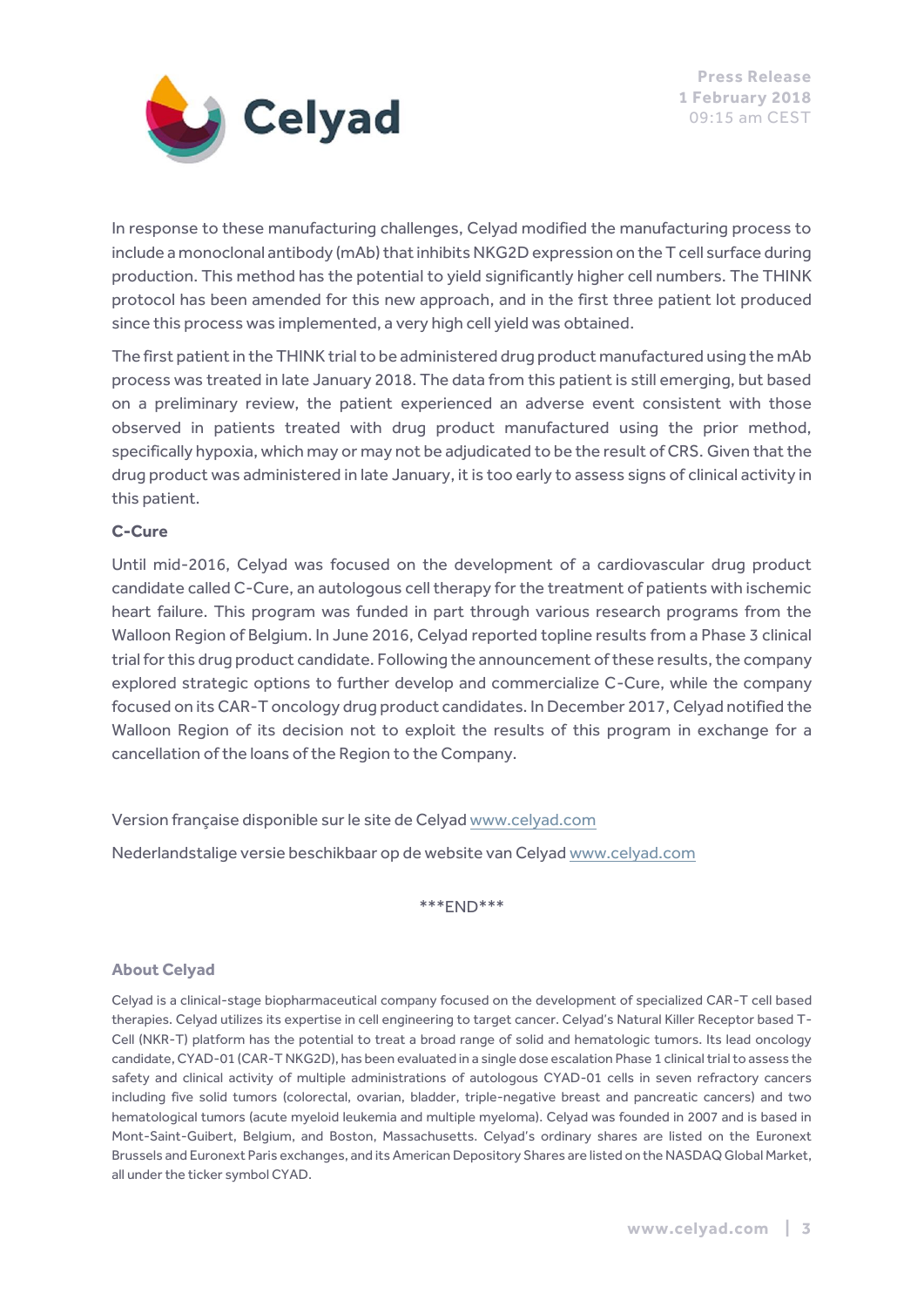

**Press Release 1 February 2018** 09:15 am CEST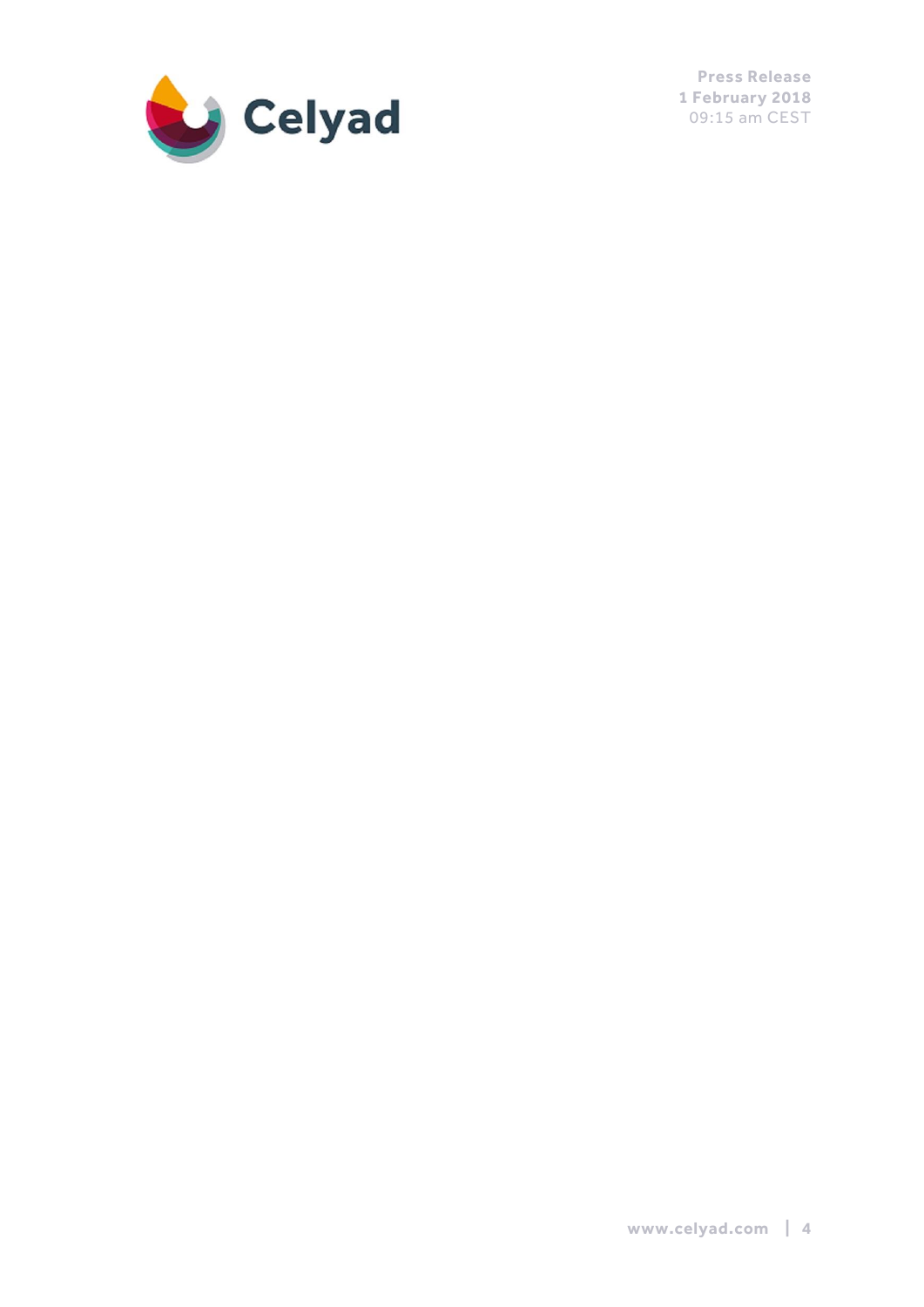

### **About the THINK Trial**

In December 2016, Celyad initiated the THINK (THerapeutic Immunotherapy with NKr-2) trial, a multinational (E.U./U.S.), open-label Phase 1 clinical trial to assess the safety and clinical activity of multiple administrations of CYAD-01 in seven metastatic tumor types, including five solid tumors (colorectal, ovarian, bladder, triple-negative breast and pancreatic cancers) and two hematological tumors (AML and MM) in patients who did not respond to or relapsed after first and second line therapies. CYAD-01 is administered as a monotherapy in patients without chemotherapy preconditioning.

The trial contains two consecutive segments: a dose escalation segment with two arms (one in solid tumor types and one in hematological tumor types) at three dose levels adjusted to body weight (up to 3x108, 1x109 and 3x109 CAR-T NKR-2 cells) and an expansion phase that includes seven tumor types (five solid tumors and two hematological tumors). At each dose, the patients are intended to receive three successive administrations of the specified dose, two weeks apart. The dose escalation part of the study is expected to enroll up to 36 patients while the extension phase is planned to enroll up to 86 patients. The primary endpoint of the dose escalation segment is a safety endpoint—the occurrence of dose limiting toxicities in patients during the treatment until 14 days after the last treatment. The primary endpoint in the expansion segment is objective response rate.

### **For more information, please contact:**

#### **Celyad**

**Christian Homsy, CEO and Patrick Jeanmart CFO -** T: +32(0) 10 39 41 00 **– investors@celyad.com Nicolas Van Hoecke, Director, Investor Relations & Communications -** T: +32(0) 10 39 41 84 **– nvanhoecke@celyad.com**

**For France: NewCap Pierre Laurent and Nicolas Mérigeau -** T: + 33(0)1 44 71 94 94 - celyad@newcap.eu

**For Belgium: Comfi**

**Gunther De Backer** and **Sabine Leclercq -** T.: +32 (0)2 290 90 90 – celyad@comfi.be

### **For the U.S.: LifeSci Investor Relations**

**Daniel Ferry –** T.: +1 (617) 535 7746 **–** celyad@lifesciadvisors.com

This press release contains inside information within the meaning of Regulation (EU) No 596/2014 of the European Parliament and of the Council of 16 April 2014 on market abuse (market abuse regulation).

### **Forward-looking statements**

This release may contain forward-looking statements, including statements regarding the safety and efficacy of CYAD-01 and the new mAb manufacturing method used to manufacture this drug product candidate; statements concerning the ongoing and planned clinical development of CYAD-01; and statements concerning our estimated balance of cash and cash equivalents at December 31, 2017 and cash run rate guidance. Forward-looking statements may involve known and unknown risks, uncertainties and other factors which might cause actual results, financial condition and liquidity, performance or achievements of Celyad, or industry results, to differ materially from those expressed or implied by such forward-looking statements. In particular it should be noted that the interim data summarized above are current as of December 31, 2017 and are preliminary in nature. The THINK trial is not complete. There is limited data concerning safety and clinical activity following treatment with the CYAD-01 drug product candidate. These results may not be repeated or observed in ongoing or future studies involving the CYAD-01 drug product candidate. These forward-looking statements are further qualified by important factors and risks, which could cause actual results to differ materially from those in the forward-looking statements, including statements about: the initiation, timing, progress and results of our preclinical studies and clinical trials, and our research and development programs; our ability to advance drug product candidates into, and successfully complete, clinical trials; our ability to successfully manufacture drug product for our clinical trials, including with our new mAb manufacturing